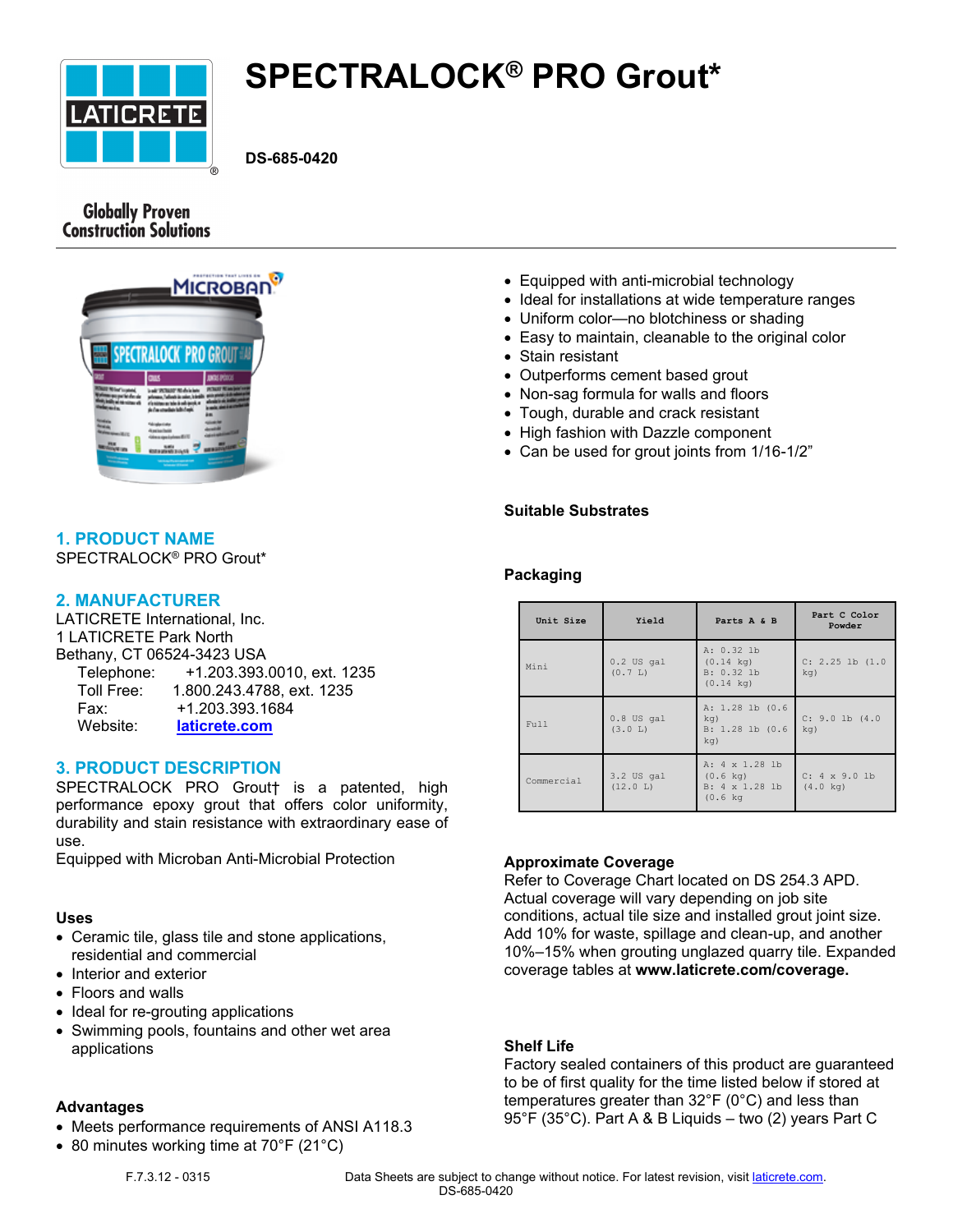Powder – no limit\* \*High humidity will reduce the shelf life of bagged product.

# **Limitations**

- Not for use in areas subjected to harsh chemicals, or areas exposed to aggressive cleaning regimens (e.g. steam cleaning). Not for use on floor and base areas in veterinary clinics, kennels, or in applications exposed to high concentrations of food and mineral acids or areas exposed to high temperatures. For these areas LATICRETE recommends using grout that meets ANSI A118.5 such as SPECTRALOCK 2000 IG†.
- Epoxy grout for ceramic tile and stone is not a replacement for a waterproofing membrane. When a waterproofing membrane is required, use a LATICRETE® Waterproofing Membrane (see Section 10 FILING SYSTEMS).
- SPECTRALOCK PRO Grout† should not be used on floors and base in the food preparation or cleaning area of commercial and industrial kitchen applications.

# **Cautions**

- DO NOT add water or any other material to the mixture, or re-temper with water. This will have an adverse effect on the product and void all warranties.
- Protect finished work from traffic until fully cured.
- SPECTRALOCK® PRO Grout† liquid components might irritate eyes and skin. Avoid contact with eyes and/or prolonged contact with skin.
- Wear protective gear (gloves, long sleeve shirt, and safety glasses) when applying. Flush thoroughly with water in case of initial contact.
- DO NOT ingest internally. Silica sand may cause cancer or serious lung problems. Avoid breathing dust. Wear a respirator or dust mask. See MSDS for more information.
- Because propane gas heaters will cause epoxy grouts to yellow, refrain from using such heaters or properly vent all exhaust.
- Keep out of reach of children.
- Protect from freezing.
- Light colors may darken and dark colors may fade slightly from direct UV exposure in exterior applications. Consult with LATICRETE Technical Services for specific exterior recommendations.
- SPECTRALOCK DAZZLE™ (Glow) not for use in submerged installations.
- Maximum stain resistance is achieved in seven days at 70°F (21°C). Protect from exposure to acids (such as mustard, salad dressing, etc.) and strong cleaners during this period. Protect grout from dirt, construction debris, and contamination for 7 days  $@$  70°F (21°C).
- SPECTRALOCK PRO Grout† is a sanded grout. Use of sanded grouts in joints <1 "=""  $(3=$ "" mm)="" will="" result="" in="" a="" coarser="" surface="" compared="" to="" surfaces="" in="" wider="">
- SPECTRALOCK DAZZLE (Glow) might discolor from strong alkali cleaners and acids. Use a neutral pH

solution of soap and water when cleaning SPECTRALOCK PRO Grout† mixed with SPECTRALOCK DAZZLE (Glow).

- Some soft polished marble or delicate glazed or glass tile might be scratched by SECTRALOCK PRO Grout† during installation. Apply a small test area to determine results before grouting entire installation.
- In steam rooms or submerged applications, allow SPECTRALOCK PRO Grout† to cure for 10 days at 70°F (21°C) days before use of area and filing with water. See TDS 192 for more information on these applications.
- SPECTRALOCK PRO Grout† is resistant to staining when exposed to most household products and cleaners (e.g. ketchup). However, long term exposure to any material without proper cleaning and maintenance will increase the probability of stains.
- Epoxy Resins may affect the color of white or porous stones (such as White Carrara, Thassos White, Royal Danby etc.)
- Test stones for compatability with water and cleaning additive mixture.
- Conduct a test area to determine compatibility with metal or steel tile.

# **4. TECHNICAL DATA**

# **VOC/LEED Product Information**

This product has been certified for Low Chemical Emissions (ULCOM/GG UL2818) under the UL GREENGUARD Certification Program for Chemical Emissions for Building Materials, Finishes and Furnishings (UL 2818 Standard) by UL Environment. Total VOC Content is 0.00026 lb/gal (0.031 g/l).

# **Applicable Standard**

• ANSI A118.3 tested with 1244 Bright White

# **Physical Properties**

| <b>Test/Test Method</b>    | <b>Description</b>           | <b>Results</b>                      |  |
|----------------------------|------------------------------|-------------------------------------|--|
| <b>ANSI</b><br>A118.3 E5.1 | <b>Water Cleanability</b>    | Water Cleanable at 80<br>minutes    |  |
| <b>ANSI</b><br>A118.3 E5.2 | Initial Set Service Strength | $> 2$ hours $< 24$ hours            |  |
| <b>ANSI</b><br>A118.3 E5.3 | Shrinkage                    | < 0.25%                             |  |
| <b>ANSI</b><br>A118.3 E5.4 | Vertical Joint Sag           | Pass                                |  |
| <b>ANSI</b><br>A118.3 E5.5 | Quarry/Quarry Bond Strength  | 1,000 psi (tile failure) 6.9<br>MPa |  |
| <b>ANSI</b><br>A118.3 E5.6 | <b>Compressive Strength</b>  | 3,500 psi (7 days) 24 MPa           |  |
| <b>ANSI</b><br>A118.3 E5.7 | <b>Tensile Strength</b>      | 1,100 psi (7 days) 7.6 MPa          |  |
| <b>ANSI</b><br>A118.3 E5.8 | <b>Thermal Shock</b>         | 510 psi 3.5 MPa                     |  |

**Chemical Resistance\*\* Chart**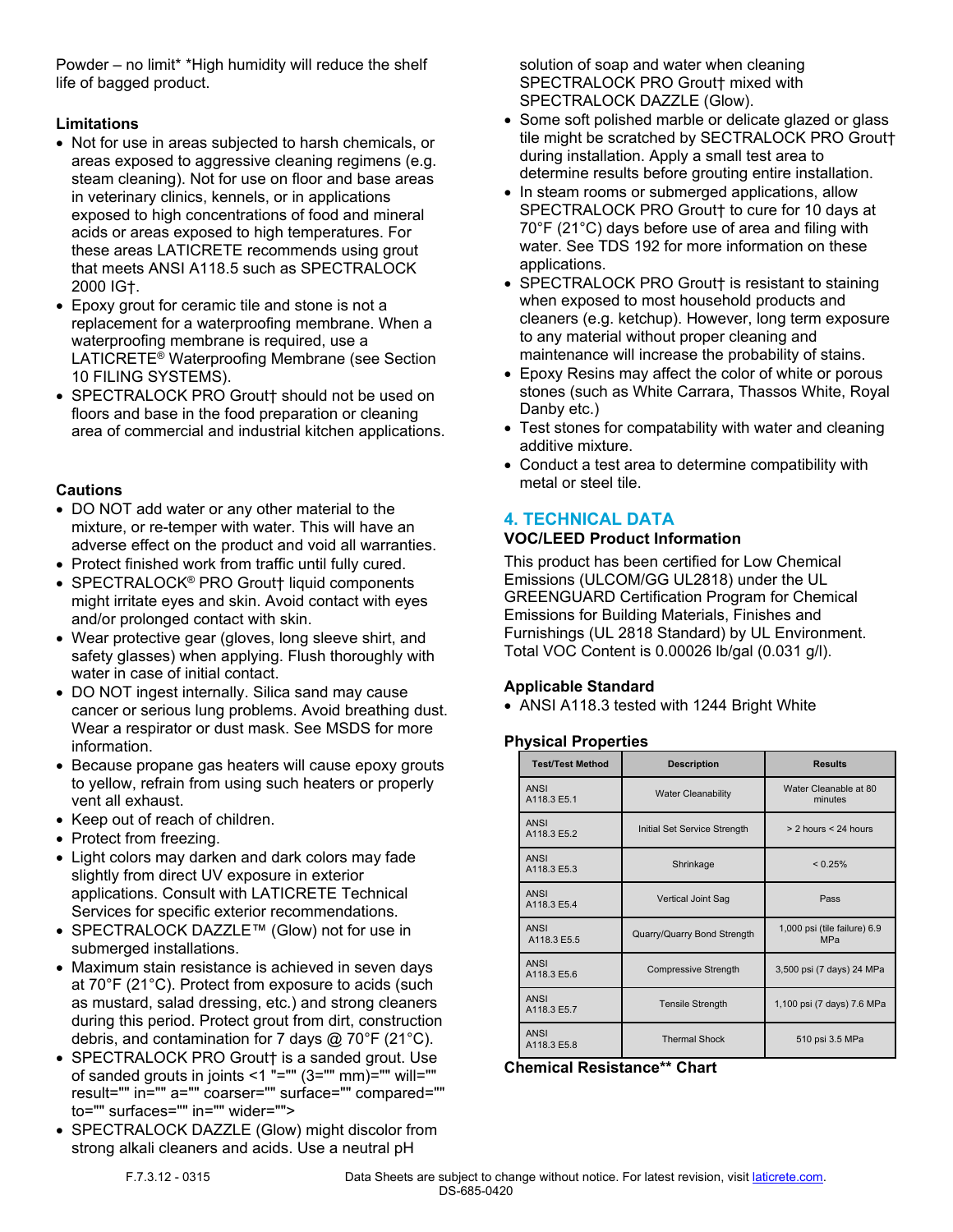| <b>Chemical Name</b>               | <b>Splash</b><br><b>Exposure</b><br>$(30 \text{ min})$ | <b>Intermittent</b><br><b>Exposure</b><br>(24 hours) | <b>Continuous</b><br><b>Exposure</b><br>$(7 \text{ days})$ |
|------------------------------------|--------------------------------------------------------|------------------------------------------------------|------------------------------------------------------------|
| 20% Sulfuric Acid                  | $\mathsf{R}$                                           | $R^{**}$                                             | $NR**$                                                     |
| 5% Lactic Acid (Milk)              | $\mathsf{R}$                                           | $\mathsf{R}$                                         | $\mathsf{R}$                                               |
| 50% Tannic Acid                    | $\mathsf{R}$                                           | $\mathsf{R}$                                         | $\mathsf{R}$                                               |
| 50% Tartaric Acid                  | $\mathsf{R}$                                           | $\mathsf{R}$                                         | R                                                          |
| 10% Oxalic Acid                    | $\mathsf{R}$                                           | $\mathsf{R}$                                         | R                                                          |
| 5% Acetic Acid (Vinegar)           | R                                                      | $\mathsf{R}$                                         | R                                                          |
| 5% Benzoic Acid                    | R                                                      | $\mathsf{R}$                                         | R                                                          |
| 3% Formic Acid                     | R                                                      | R                                                    | <b>NR</b>                                                  |
| 5% Citric Acid (Gatorade<br>Drink) | R                                                      | $\mathsf{R}$                                         | R                                                          |
| 10% Potassium<br>Permanganate      | $R^{**}$                                               | $R^{**}$                                             | $R^{**}$                                                   |
| 1% Potassium<br>Permanganate       | $R^{**}$                                               | $R^{**}$                                             | $R^{**}$                                                   |
| 5% Sodium Hypochlorite<br>(Bleach) | $\mathsf{R}$                                           | $\mathsf{R}$                                         | <b>NR</b>                                                  |
| 45% KOH (Cascade)                  | $\mathsf{R}$                                           | $\mathsf{R}$                                         | $\mathsf{R}$                                               |
| <b>Distilled Water</b>             | $\mathsf{R}$                                           | $\mathsf{R}$                                         | $\mathsf{R}$                                               |

## **Chemical Resistance\*\* Chart**

| <b>Chemical Name</b> | Splash<br><b>Exposure</b><br>$(30 \text{ min.})$ | Intermittent<br><b>Exposure</b><br>(24 hours) | <b>Continuous</b><br><b>Exposure</b><br>$(7 \text{ days})$ |
|----------------------|--------------------------------------------------|-----------------------------------------------|------------------------------------------------------------|
| <b>Mineral Water</b> | R                                                | R                                             | R                                                          |
| Sea Water            |                                                  | R                                             | R                                                          |
| Methanol             |                                                  | <b>NR</b>                                     | <b>NR</b>                                                  |

# **Working Properties**

Density—15 lbs/gal (1.8 g/ml)

| <b>Test Standard</b>        | Temperature                                                      |            |            |             |
|-----------------------------|------------------------------------------------------------------|------------|------------|-------------|
|                             |                                                                  | 40°F (4°C) | 70° (21°C) | 95°F (35°C) |
| <b>ANSI</b><br>A118.3 E-5.1 | <b>Working Time</b>                                              | 120 min.   | 80 min.    | 30 min.     |
| $LIL-AS-01-$<br>110904      | <b>Tack Free Time</b>                                            | $12$ hrs.  | 4 hrs.     | 2 hrs.      |
| $LIL-AS-01-$<br>110904      | Ready for Light<br>Foot Traffic                                  | 24 hrs.    | $12$ hrs.  | $6$ hrs.    |
| $LIL-AS-01-$<br>110904      | Ready for Heavy<br><b>Foot Traffic</b>                           | 48 hrs.    | 24 hrs.    | $12$ hrs.   |
| $LIL-AS-02-$<br>110904      | Dirt, Stain<br>Resistance, Food<br>Spills, Household<br>Cleaners | 14 days    | 7 days     | 3 days      |
| <b>LIL-AS-03-</b><br>110904 | <b>Full Cure</b>                                                 | 28 days    | 14 days    | 7 days      |

Specifications subject to change without notification. Results shown are typical but reflect test procedures used. Actual field performance will depend on installation methods and site conditions.

## **5. INSTALLATION**

• See DS 685.5, How To Install SPECTRALOCK<sup>®</sup> PRO Grout†, for detailed installation instructions. This document is available online at www.laticrete.com and is included in all Part AB units.

# **6. AVAILABILITY AND COST**

#### **Availability**

LATICRETE materials are available worldwide.

#### **For Distributor Information, Call:**

 Toll Free: 1.800.243.4788 Telephone: +1.203.393.0010

For on-line distributor information, visit LATICRETE at **[laticrete.com](https://laticrete.com/)**

## **Cost**

Contact a LATICRETE Distributor in your area.

# **7. WARRANTY**

See 10. FILING SYSTEM:

- DS 025.0: 25 Year System Warranty
- DS 230.10: 10 Year System Warranty
- DS 230.13: 1 Year Product Warranty
- DS 230.99: LATICRETE Lifetime System Warranty (United States and Canada)

## **8. MAINTENANCE**

LATICRETE recommends using STONETECH® surface products to protect, clean and enhance stone, masonry, tile and grout surfaces. Protect surfaces from common stains by using a STONETECH sealer such as STONETECH BulletProof® Sealer. Routine maintenance should follow with STONETECH Revitalizer® Cleaner and Protector or a neutral pH cleaner such as STONETECH Stone & Tile Cleaners. For tough or difficult to remove soil use STONETECH KlenzAll™ Cleaner, a nylon scrubbing pad or a long handled stiff bristle brush. For additional information, please refer to the Grout Guide, TDS 400 and TDS 113 Cement Grout Care & Maintenance for more information.

# **9. TECHNICAL SERVICES**

#### **Technical Assistance**

Information is available by calling the LATICRETE Technical Service Hotline:

 Toll Free: 1.800.243.4788, ext. 1235 Telephone: +1.203.393.0010, ext. 1235 Fax: +1.203.393.1948

# **Technical and Safety Literature**

To acquire technical and safety literature, please visit our website at **[laticrete.com](https://laticrete.com/).**

# **10. FILING SYSTEM**

Additional product information is available on our website at *[laticrete.com](https://laticrete.com/).* The following is a list of related documents: